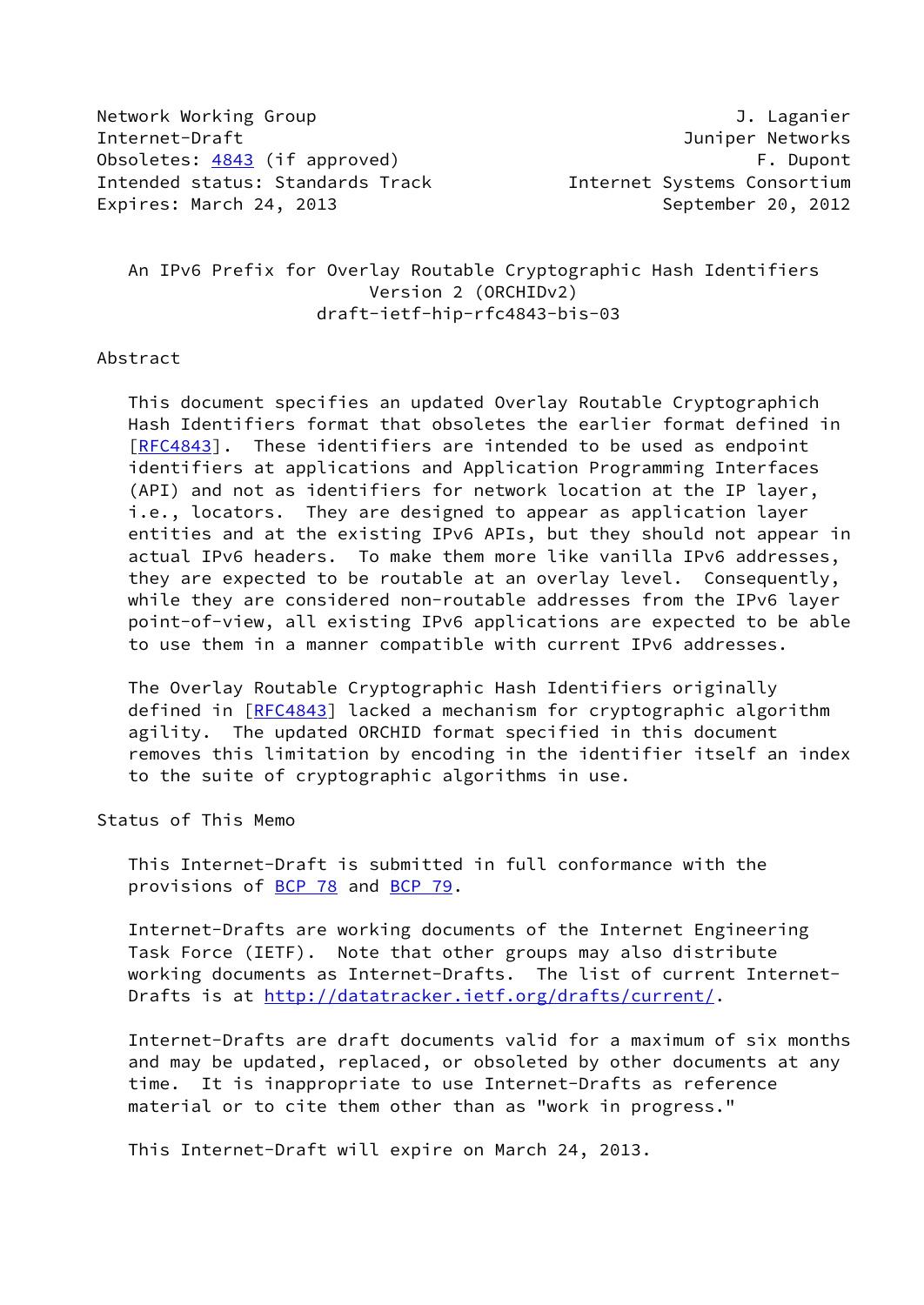### Copyright Notice

 Copyright (c) 2012 IETF Trust and the persons identified as the document authors. All rights reserved.

This document is subject to **[BCP 78](https://datatracker.ietf.org/doc/pdf/bcp78)** and the IETF Trust's Legal Provisions Relating to IETF Documents [\(http://trustee.ietf.org/license-info](http://trustee.ietf.org/license-info)) in effect on the date of publication of this document. Please review these documents carefully, as they describe your rights and restrictions with respect to this document. Code Components extracted from this document must include Simplified BSD License text as described in Section 4.e of the Trust Legal Provisions and are provided without warranty as described in the Simplified BSD License.

# Table of Contents

| 1.1.             |              |  |  |  |  |                                                                                                                                                                                                                                   |
|------------------|--------------|--|--|--|--|-----------------------------------------------------------------------------------------------------------------------------------------------------------------------------------------------------------------------------------|
|                  |              |  |  |  |  |                                                                                                                                                                                                                                   |
|                  |              |  |  |  |  |                                                                                                                                                                                                                                   |
|                  |              |  |  |  |  |                                                                                                                                                                                                                                   |
|                  |              |  |  |  |  |                                                                                                                                                                                                                                   |
| 2.               |              |  |  |  |  |                                                                                                                                                                                                                                   |
| 3.               |              |  |  |  |  |                                                                                                                                                                                                                                   |
|                  |              |  |  |  |  |                                                                                                                                                                                                                                   |
| 4.               |              |  |  |  |  |                                                                                                                                                                                                                                   |
| $\overline{5}$ . |              |  |  |  |  |                                                                                                                                                                                                                                   |
| 6.               |              |  |  |  |  |                                                                                                                                                                                                                                   |
| 7.               |              |  |  |  |  |                                                                                                                                                                                                                                   |
| 8.               |              |  |  |  |  |                                                                                                                                                                                                                                   |
| 9.               |              |  |  |  |  |                                                                                                                                                                                                                                   |
|                  |              |  |  |  |  |                                                                                                                                                                                                                                   |
|                  |              |  |  |  |  |                                                                                                                                                                                                                                   |
|                  |              |  |  |  |  |                                                                                                                                                                                                                                   |
|                  |              |  |  |  |  |                                                                                                                                                                                                                                   |
|                  | 1.2.<br>1.4. |  |  |  |  | 1.3. Expected use of ORCHIDs 5<br>Cryptographic Hash Identifier Construction 5<br>Security Considerations $\cdots$ 10<br>10.1. Normative references 12<br>10.2. Informative references 12<br>Appendix A. Changes from RFC 4843 13 |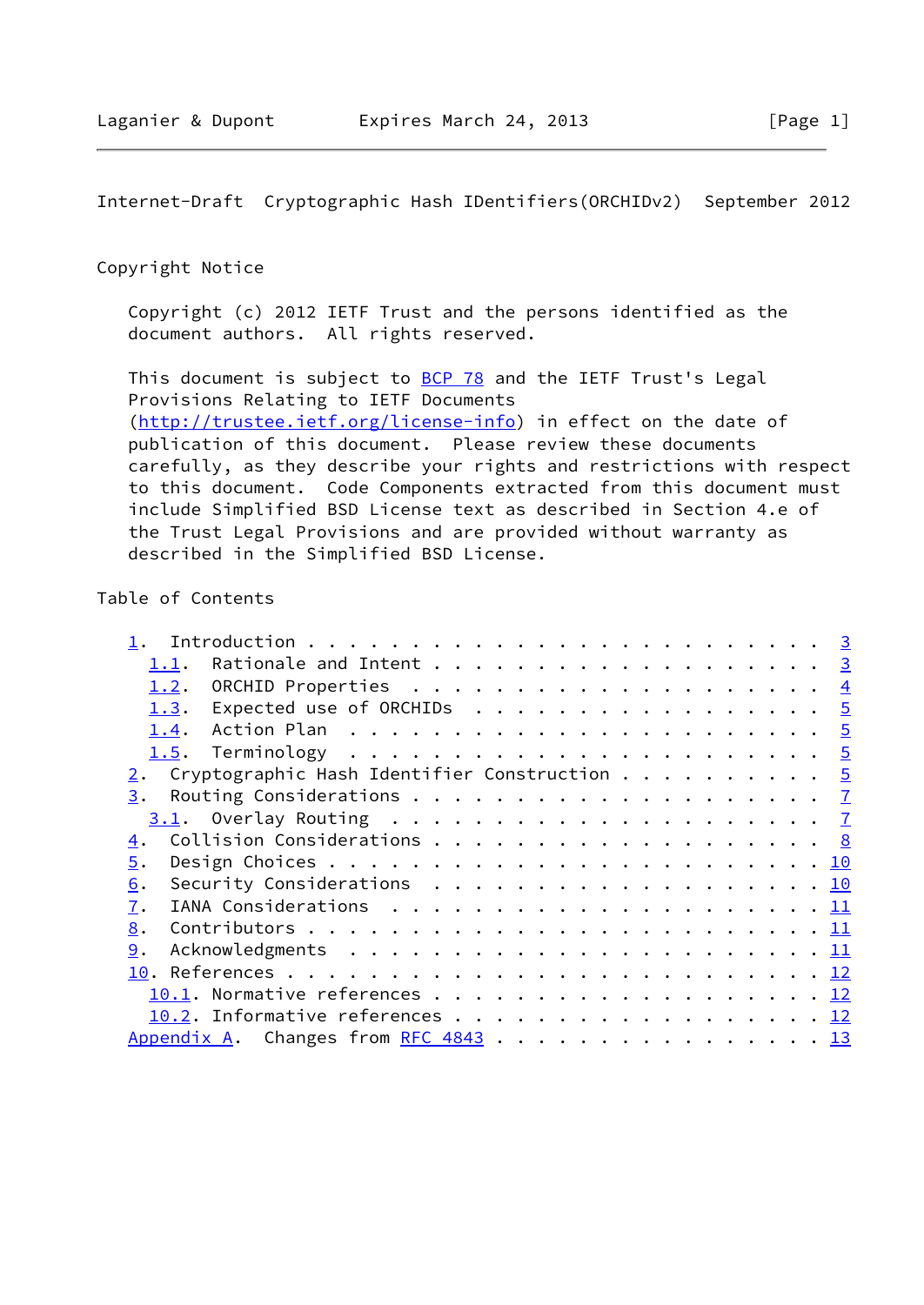### Laganier & Dupont Expires March 24, 2013 [Page 2]

<span id="page-2-1"></span>Internet-Draft Cryptographic Hash IDentifiers(ORCHIDv2) September 2012

#### <span id="page-2-0"></span>[1](#page-2-0). Introduction

 This document introduces Overlay Routable Cryptographic Hash Identifiers (ORCHID), a new class of IP address-like identifiers. These identifiers are intended to be globally unique in a statistical sense (see [Section 4\)](#page-8-0), non-routable at the IP layer, and routable at some overlay layer. The identifiers are securely bound, via a secure hash function, to the concatenation of an input bitstring and a context tag. Typically, but not necessarily, the input bitstring will include a suitably encoded public cryptographic key.

<span id="page-2-2"></span>[1.1](#page-2-2). Rationale and Intent

 These identifiers are expected to be used at the existing IPv6 Application Programming Interfaces (API) and application protocols between consenting hosts. They may be defined and used in different contexts, suitable for different overlay protocols. Examples of these include Host Identity Tags (HIT) in the Host Identity Protocol (HIP)  $[I-D.ietf-hip-rfc5201-bis]$  $[I-D.ietf-hip-rfc5201-bis]$  and Temporary Mobile Identifiers (TMI) for Mobile IPv6 Privacy Extension [\[PRIVACYTEXT](#page-13-2)].

 As these identifiers are expected to be used along with IPv6 addresses at both applications and APIs, co-ordination is desired to make sure that an ORCHID is not inappropriately taken for a vanilla IPv6 address and vice versa. In practice, allocation of a separate prefix for ORCHIDs seems to suffice, making them compatible with IPv6 addresses at the upper layers while simultaneously making it trivial to prevent their usage at the IP layer.

 While being technically possible to use ORCHIDs between consenting hosts without any co-ordination with the IETF and the IANA, the authors would consider such practice potentially dangerous. A specific danger would be realised if the IETF community later decided to use the ORCHID prefix for some different purpose. In that case, hosts using the ORCHID prefix would be, for practical purposes, unable to use the prefix for the other new purpose. That would lead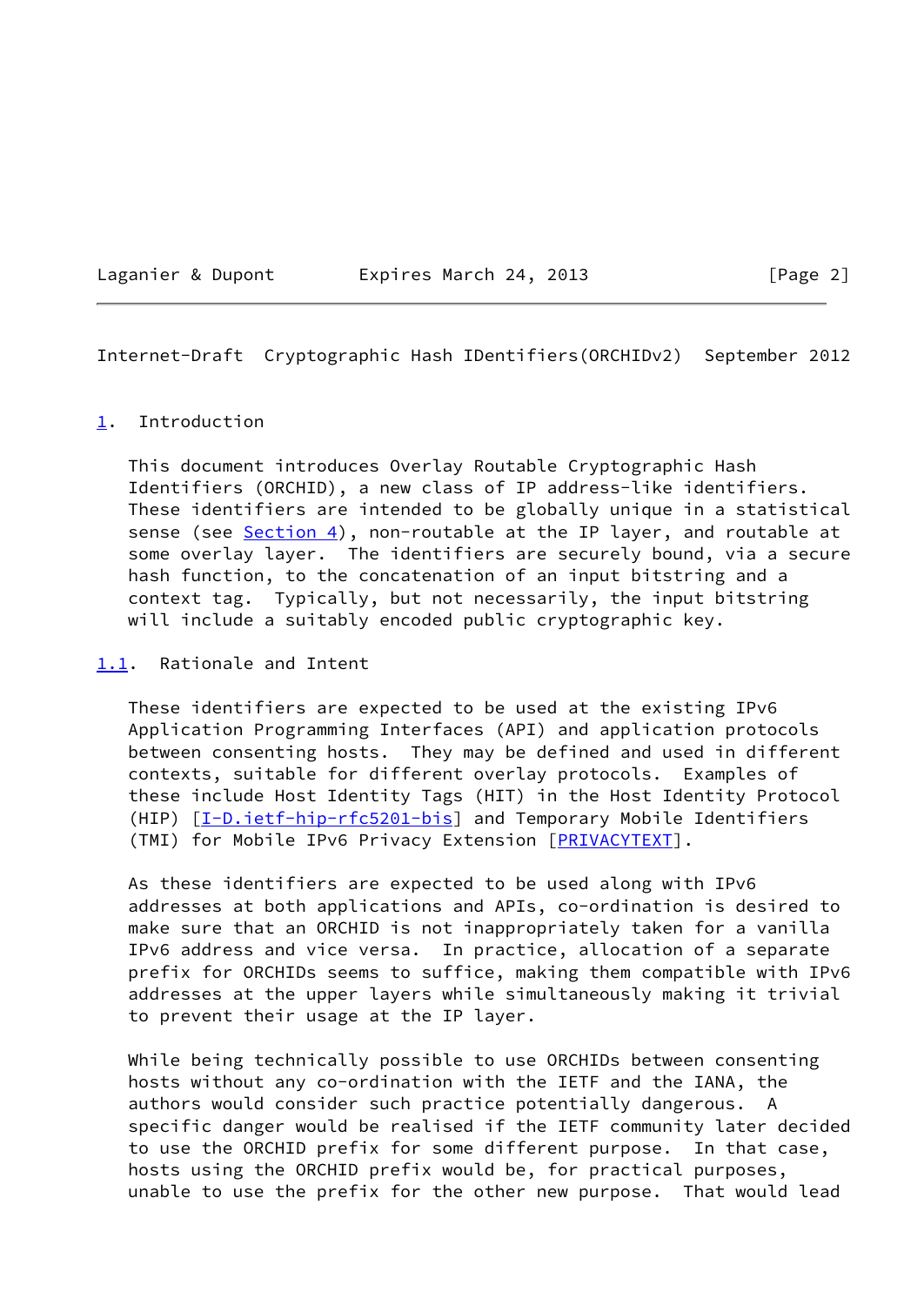to partial balkanisation of the Internet, similar to what has happened as a result of historical hijackings of non-RFC 1918 [\[RFC1918](https://datatracker.ietf.org/doc/pdf/rfc1918)] IPv4 addresses for private use.

 The whole need for the proposed allocation grows from the desire to be able to use ORCHIDs with existing applications and APIs. This desire leads to the potential conflict, mentioned above. Resolving the conflict requires the proposed allocation.

 One can argue that the desire to use these kinds of identifiers via existing APIs is architecturally wrong, and there is some truth in that argument. Indeed, it would be more desirable to introduce a new

| Laganier & Dupont | Expires March 24, 2013 | [Page 3] |
|-------------------|------------------------|----------|
|-------------------|------------------------|----------|

<span id="page-3-0"></span>Internet-Draft Cryptographic Hash IDentifiers(ORCHIDv2) September 2012

 API and update all applications to use identifiers, rather than locators, via that new API. That is exactly what we expect to happen in the long run.

 However, given the current state of the Internet, we do not consider it viable to introduce any changes that, at once, require applications to be rewritten and host stacks to be updated. Rather than that, we believe in piece-wise architectural changes that require only one of the existing assets to be touched. ORCHIDs are designed to address this situation: to allow people to experiment with protocol stack extensions, such as secure overlay routing, HIP, or Mobile IP privacy extensions, without requiring them to update their applications. The goal is to facilitate large-scale experiments with minimum user effort.

 For example, there already exists, at the time of this writing, HIP implementations that run fully in user space, using the operating system to divert a certain part of the IPv6 address space to a user level daemon for HIP processing. In practical terms, these implementations are already using a certain IPv6 prefix for differentiating HIP identifiers from IPv6 addresses, allowing them both to be used by the existing applications via the existing APIs.

 The Overlay Routable Cryptographic Hash Identifiers originally defined in [[RFC4843\]](https://datatracker.ietf.org/doc/pdf/rfc4843) lacked a mechanism for cryptographic algorithm agility. The updated ORCHID format specified in this document removes this limitation by encoding in the identifier itself an index to the suite of cryptographic algorithms in use.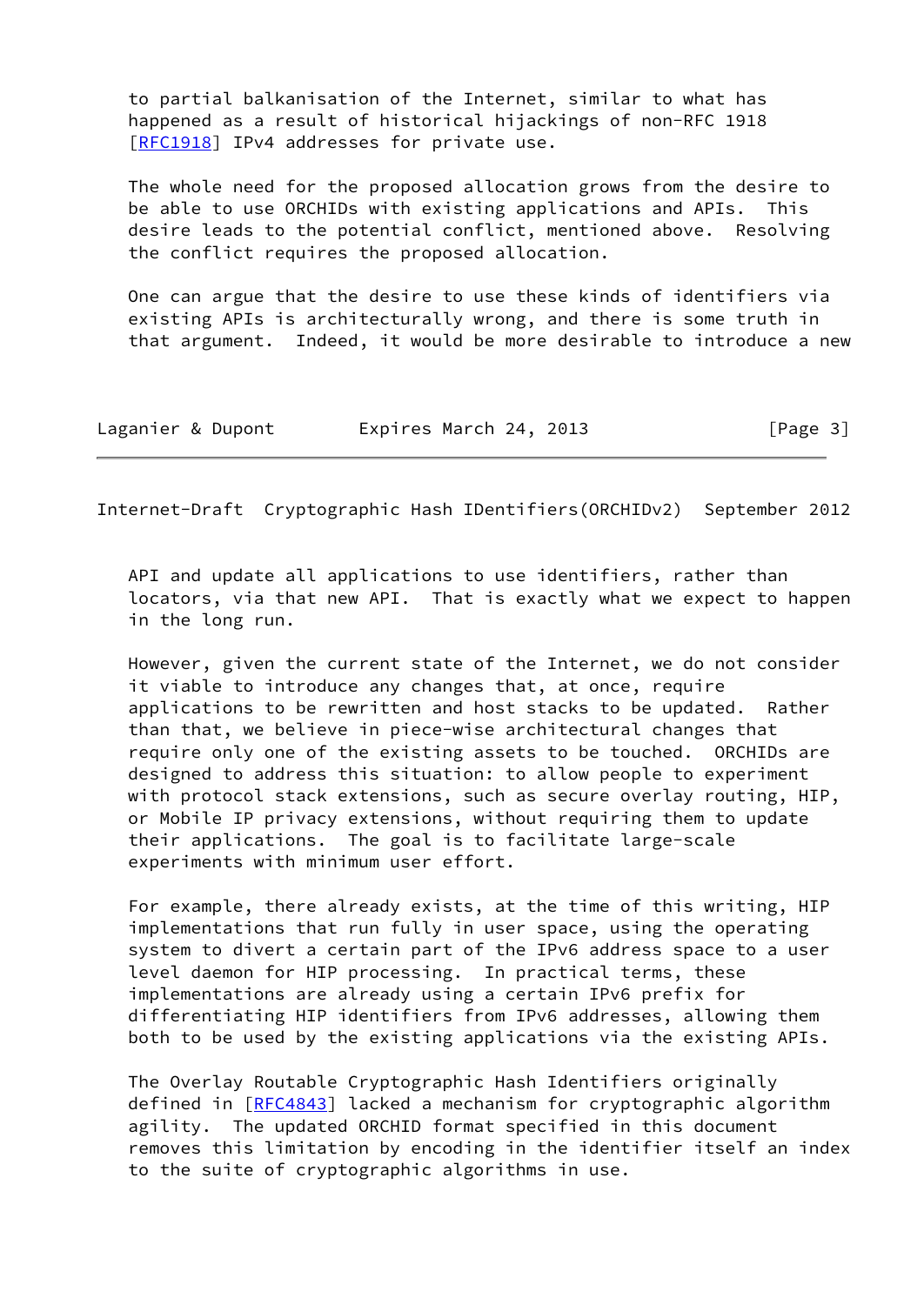Because the updated ORCHIDv2 format is not backward compatible with the earlier one, IANA is requested to allocate a new 28-bit prefix out of the IANA IPv6 Special Purpose Address Block, namely 2001:  $0000::/23$ , as per  $[REC4773]$ . The prefix that was temporarily allocated for the experimental ORCHID is to be returned to IANA in 2014 [\[RFC4843](https://datatracker.ietf.org/doc/pdf/rfc4843)].

<span id="page-4-0"></span>[1.2](#page-4-0). ORCHID Properties

ORCHIDs are designed to have the following properties:

- o Statistical uniqueness; also see [Section 4](#page-8-0)
- o Secure binding to the input parameters used in their generation (i.e., the context identifier and a bitstring).
- o Aggregation under a single IPv6 prefix. Note that this is only needed due to the co-ordination need as indicated above. Without such co-ordination need, the ORCHID namespace could potentially be

| Laganier & Dupont | Expires March 24, 2013 | [Page 4] |
|-------------------|------------------------|----------|
|                   |                        |          |

<span id="page-4-2"></span>Internet-Draft Cryptographic Hash IDentifiers(ORCHIDv2) September 2012

completely flat.

- o Non-routability at the IP layer, by design.
- o Routability at some overlay layer, making them, from an application point of view, semantically similar to IPv6 addresses.

 As mentioned above, ORCHIDs are intended to be generated and used in different contexts, as suitable for different mechanisms and protocols. The context identifier is meant to be used to differentiate between the different contexts; see [Section 4](#page-8-0) for a discussion of the related API and kernel level implementation issues, and [Section 5](#page-10-0) for the design choices explaining why the context identifiers are used.

### <span id="page-4-1"></span>[1.3](#page-4-1). Expected use of ORCHIDs

 Examples of identifiers and protocols that are expected to adopt the ORCHID format include Host Identity Tags (HIT) in the Host Identity Protocol [\[I-D.ietf-hip-rfc5201-bis](#page-12-6)] and the Temporary Mobile Identifiers (TMI) in the Simple Privacy Extension for Mobile IPv6 [\[PRIVACYTEXT](#page-13-2)]. The format is designed to be extensible to allow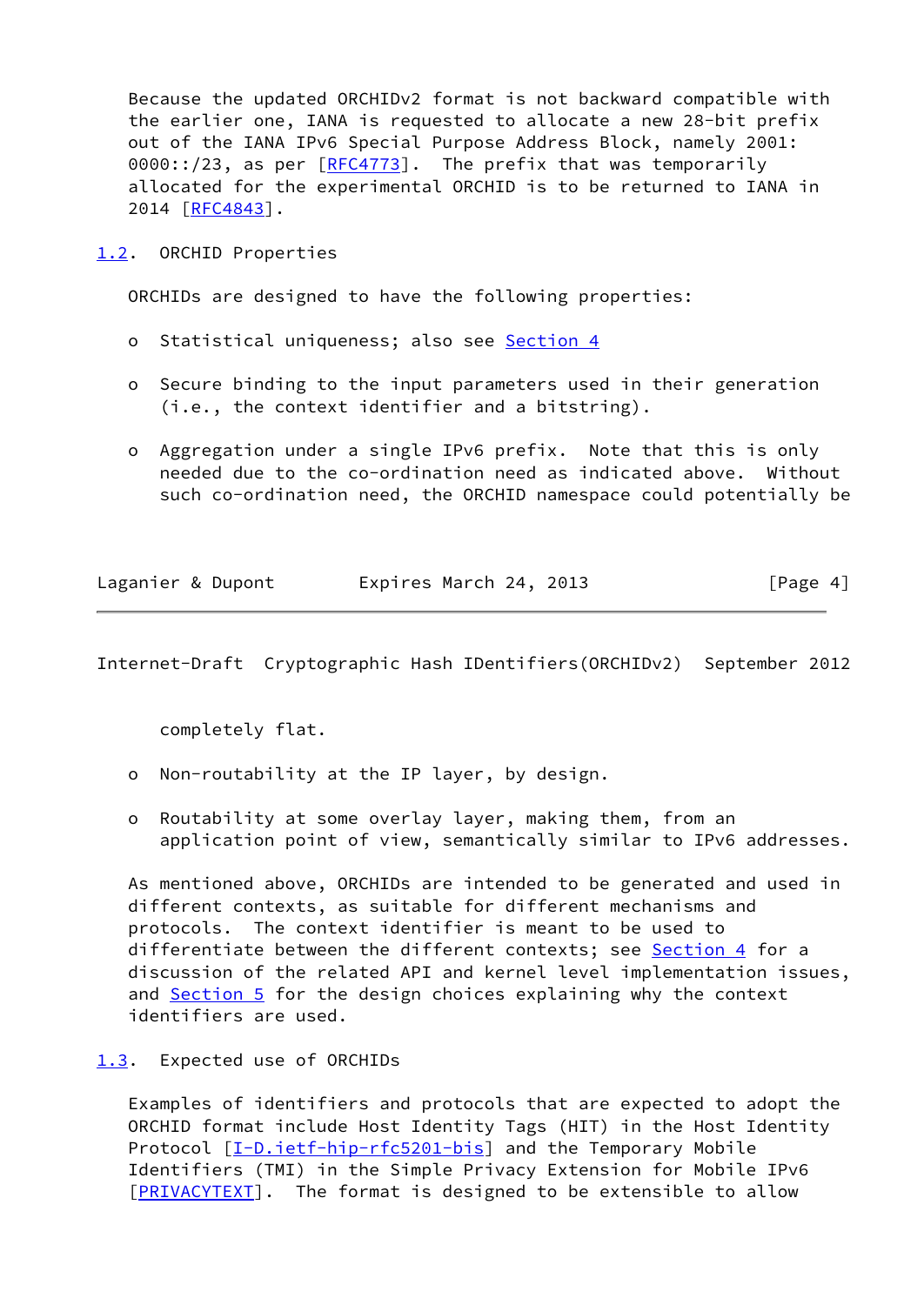other experimental proposals to share the same namespace.

<span id="page-5-0"></span>[1.4](#page-5-0). Action Plan

 This document requests IANA to allocate a prefix out of the IPv6 addressing space for Overlay Routable Cryptographic Hash Identifiers.

<span id="page-5-1"></span>[1.5](#page-5-1). Terminology

 The key words "MUST", "MUST NOT", "REQUIRED", "SHALL", "SHALL NOT", "SHOULD", "SHOULD NOT", "RECOMMENDED", "MAY", and "OPTIONAL" in this document are to be interpreted as described in [\[RFC2119](https://datatracker.ietf.org/doc/pdf/rfc2119)].

<span id="page-5-2"></span>[2](#page-5-2). Cryptographic Hash Identifier Construction

 An ORCHID is generated using the ORCHID Generation Algorithm (OGA) below. The algorithm takes a bitstring and a context identifier as input and produces an ORCHID as output. The hash function used in the ORCHID Generation Algorithm is defined for each OGA identifier by the specification for the respective usage context (e.g., HIPv2).

| Laganier & Dupont | Expires March 24, 2013 | [Page 5] |
|-------------------|------------------------|----------|
|                   |                        |          |

Internet-Draft Cryptographic Hash IDentifiers(ORCHIDv2) September 2012

|        | Input := any bitstring                                                                                                                                                               |
|--------|--------------------------------------------------------------------------------------------------------------------------------------------------------------------------------------|
|        | OGA ID := 4-bits Orchid Generation Algorithm identifier                                                                                                                              |
|        | Hash Input := Context ID   Input                                                                                                                                                     |
| Hash   | := Hash_function( Hash Input)                                                                                                                                                        |
| ORCHID | $:=$ Prefix   Encode_96( Hash )                                                                                                                                                      |
| where: |                                                                                                                                                                                      |
|        | : Denotes concatenation of bitstrings                                                                                                                                                |
| Input  | : A bitstring that is unique or statistically unique<br>within a given context. The bitstring is intended<br>to be associated with the to-be-created ORCHID in<br>the given context. |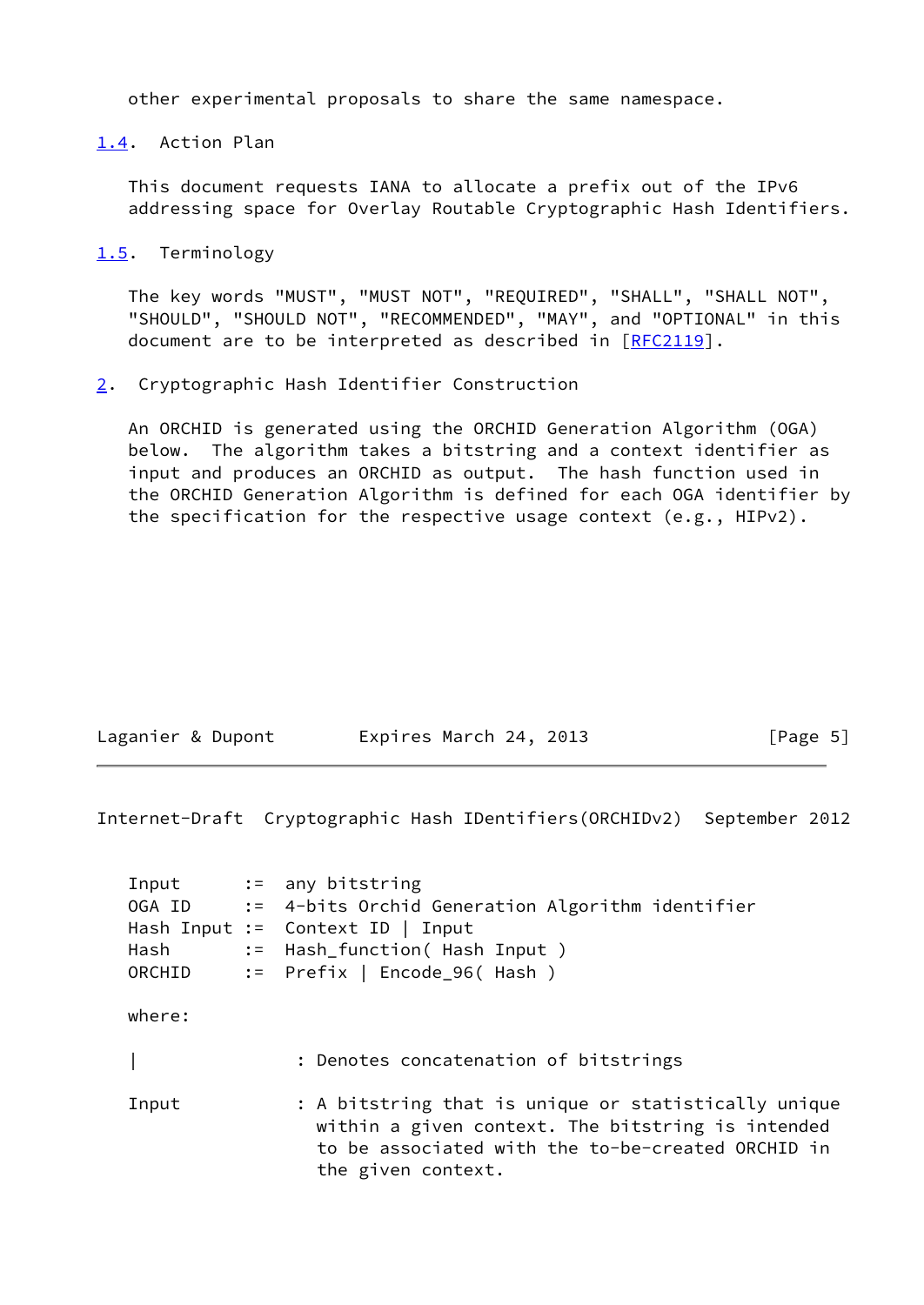- Context ID : A randomly generated value defining the expected usage context for the particular ORCHID and the hash function to be used for generation of ORCHIDs in this context. These values are allocated out of the namespace introduced for CGA Type Tags; see [RFC](https://datatracker.ietf.org/doc/pdf/rfc3972) [3972](https://datatracker.ietf.org/doc/pdf/rfc3972) and [http://www.iana.org/assignments/cga-message-types.](http://www.iana.org/assignments/cga-message-types)
- OGA ID : A 4-bit long identifier for the Hash\_function in use within the specific usage context.
- Hash\_function : The one-way hash function (i.e., hash function with pre-image resistance and second pre-image resistance) to be used as identified by the value for the OGA ID according document defining the context usage identified by the Context ID. For example, the version 2 of the HIP specification defines SHA1 [\[RFC3174](https://datatracker.ietf.org/doc/pdf/rfc3174)] as the hash function to be used to generate ORCHIDv2 used in the HIPv2 protocol when the OGA ID is 3 [[I-D.ietf-hip-rfc5201-bis\]](#page-12-6).
- Encode  $96()$  : An extraction function in which output is obtained by extracting the middle 96-bit-long bitstring from the argument bitstring.
- Prefix : A constant 28-bit-long bitstring value (IANA TBD 2001:11::/28 ?).

 To form an ORCHID, two pieces of input data are needed. The first piece can be any bitstring, but is typically expected to contain a public cryptographic key and some other data. The second piece is a

| Laganier & Dupont | Expires March 24, 2013 | [Page 6] |
|-------------------|------------------------|----------|
|-------------------|------------------------|----------|

<span id="page-6-0"></span>Internet-Draft Cryptographic Hash IDentifiers(ORCHIDv2) September 2012

 context identifier, which is a 128-bit-long datum, allocated as specified in [Section 7](#page-11-0). Each specific experiment (such as HIP HITs or MIP6 TMIs) is expected to allocate their own, specific context identifier.

 The input bitstring and context identifier are concatenated to form an input datum, which is then fed to the cryptographic hash function to be used for the value of the OGA identifier according to the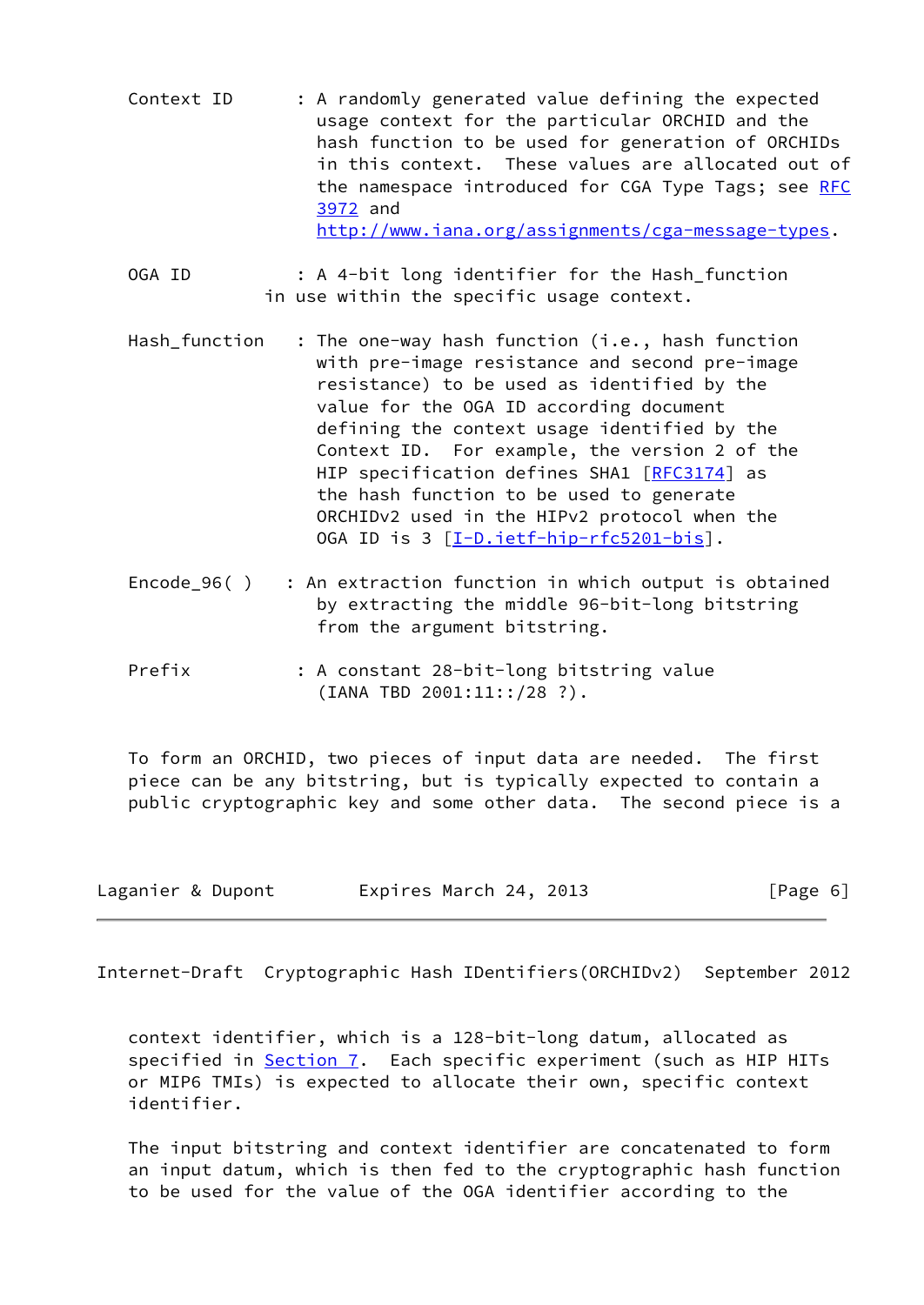document defining the context usage identified by the Context ID. The result of the hash function is processed by an encoding function, resulting in a 96-bit-long value. This value is prepended with the concatenation of the 28-bit ORCHID prefix and the 4-bit OGA ID. The result is the ORCHID, a 128-bit-long bitstring that can be used at the IPv6 APIs in hosts participating to the particular experiment.

 The ORCHID prefix is allocated under the IPv6 global unicast address block. Hence, ORCHIDs are indistinguishable from IPv6 global unicast addresses. However, it should be noted that ORCHIDs do not conform with the IPv6 global unicast address format defined in [Section](https://datatracker.ietf.org/doc/pdf/rfc4291#section-2.5.4) 2.5.4 of [RFC4291] since they do not have a 64-bit Interface ID formatted as described in Section [2.5.1. of \[RFC4291\]](https://datatracker.ietf.org/doc/pdf/rfc4291#section-2.5.1).

<span id="page-7-0"></span>[3](#page-7-0). Routing Considerations

 ORCHIDs are designed to serve as location independent endpoint identifiers rather than IP-layer locators. Therefore, routers MAY be configured not to forward any packets containing an ORCHID as a source or a destination address. If the destination address is an ORCHID but the source address is a valid unicast source address, routers MAY be configured to generate an ICMP Destination Unreachable, Administratively Prohibited message.

 Due to the experimental nature of ORCHIDs, router software MUST NOT include any special handling code for ORCHIDs. In other words, the non-routability property of ORCHIDs, if implemented, MUST be implemented via configuration and NOT by hardwired software code. At this time, it is RECOMMENDED that the default router configuration not handle ORCHIDs in any special way. In other words, there is no need to touch existing or new routers due to this experiment. If such a reason should later appear, for example, due to a faulty implementation leaking ORCHIDs to the IP layer, the prefix can be and should be blocked by a simple configuration rule.

## <span id="page-7-1"></span>[3.1](#page-7-1). Overlay Routing

 As mentioned multiple times, ORCHIDs are designed to be non-routable at the IP layer. However, there are multiple ongoing research efforts for creating various overlay routing and resolution

Laganier & Dupont Expires March 24, 2013 [Page 7]

<span id="page-7-2"></span>Internet-Draft Cryptographic Hash IDentifiers(ORCHIDv2) September 2012

mechanisms for flat identifiers. For example, the Host Identity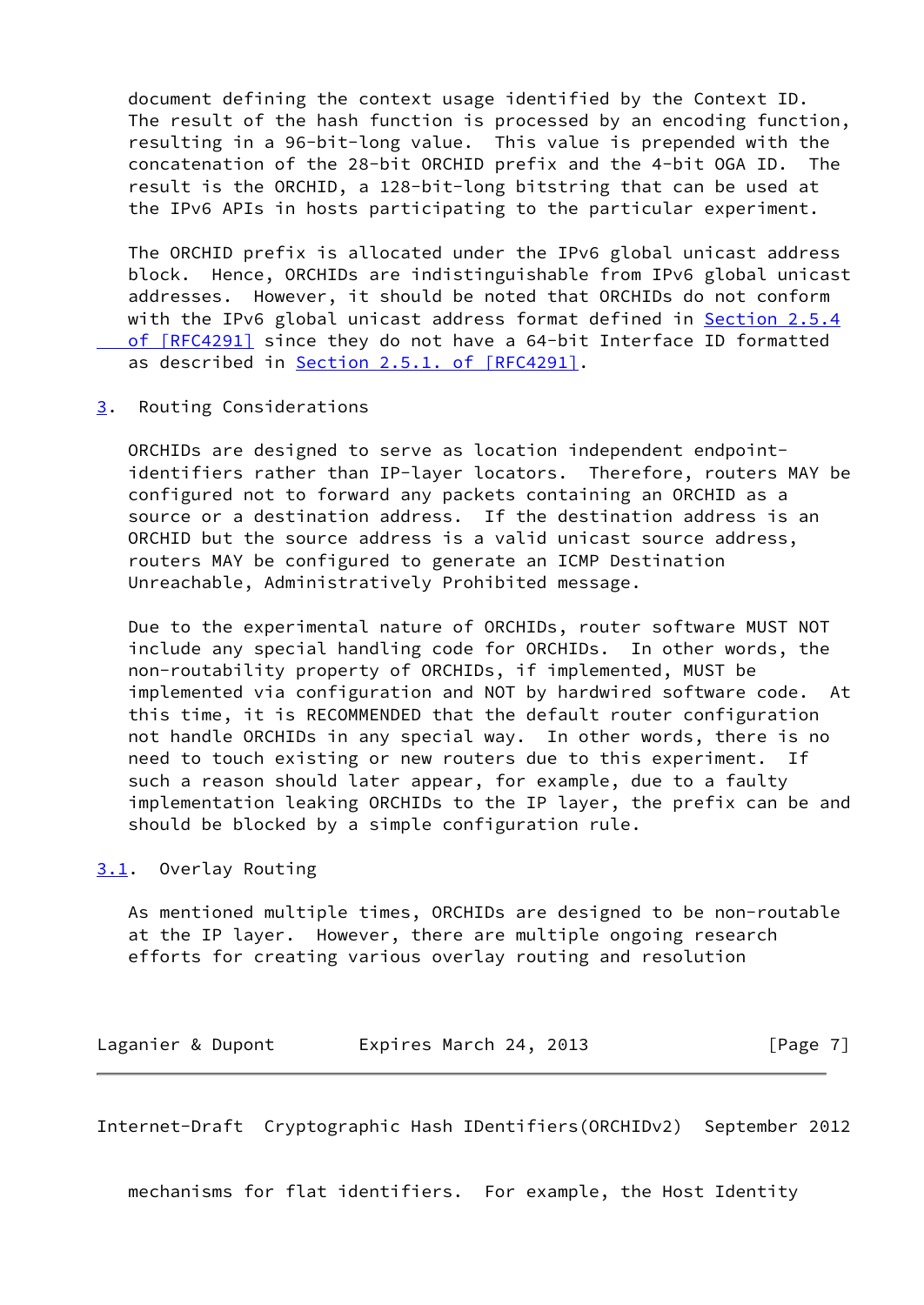Indirection Infrastructure (Hi3) [\[Hi3](#page-12-7)] and Node Identity Internetworking Architecture ([NodeID](#page-13-3)) [NodeID] proposals, outline ways for using a Distributed Hash Table to forward HIP packets based on the Host Identity Tag.

What is common to the various research proposals is that they create a new kind of resolution or routing infrastructure on top of the existing Internet routing structure. In practical terms, they allow delivery of packets based on flat, non-routable identifiers, utilising information stored in a distributed database. Usually, the database used is based on Distributed Hash Tables. This effectively creates a new routing network on top of the existing IP-based routing network, capable of routing packets that are not addressed by IP addresses but some other kind of identifiers.

 Typical benefits from overlay routing include location independence, more scalable multicast, anycast, and multihoming support than in IP, and better DoS resistance than in the vanilla Internet. The main drawback is typically an order of magnitude of slower performance, caused by an easily largish number of extra look-up or forwarding steps needed. Consequently, in most practical cases, the overlay routing system is used only during initial protocol state set-up (cf. TCP handshake), after which the communicating endpoints exchange packets directly with IP, bypassing the overlay network.

 The net result of the typical overlay routing approaches is a communication service whose basic functionality is comparable to that provided by classical IP but provides considerably better resilience that vanilla IP in dynamic networking environments. Some experiments also introduce additional functionality, such as enhanced security or ability to effectively route through several IP addressing domains.

 The authors expect ORCHIDs to become fully routable, via one or more overlay systems, before the end of the experiment.

# <span id="page-8-0"></span>[4](#page-8-0). Collision Considerations

 As noted above, the aim is that ORCHIDs are globally unique in a statistical sense. That is, given the ORCHID referring to a given entity, the probability of the same ORCHID being used to refer to another entity elsewhere in the Internet must be sufficiently low so that it can be ignored for most practical purposes. We believe that the presented design meets this goal; see [Section 5.](#page-10-0)

 Consider next the very rare case that some ORCHID happens to refer to two different entities at the same time, at two different locations in the Internet. Even in this case, the probability of this fact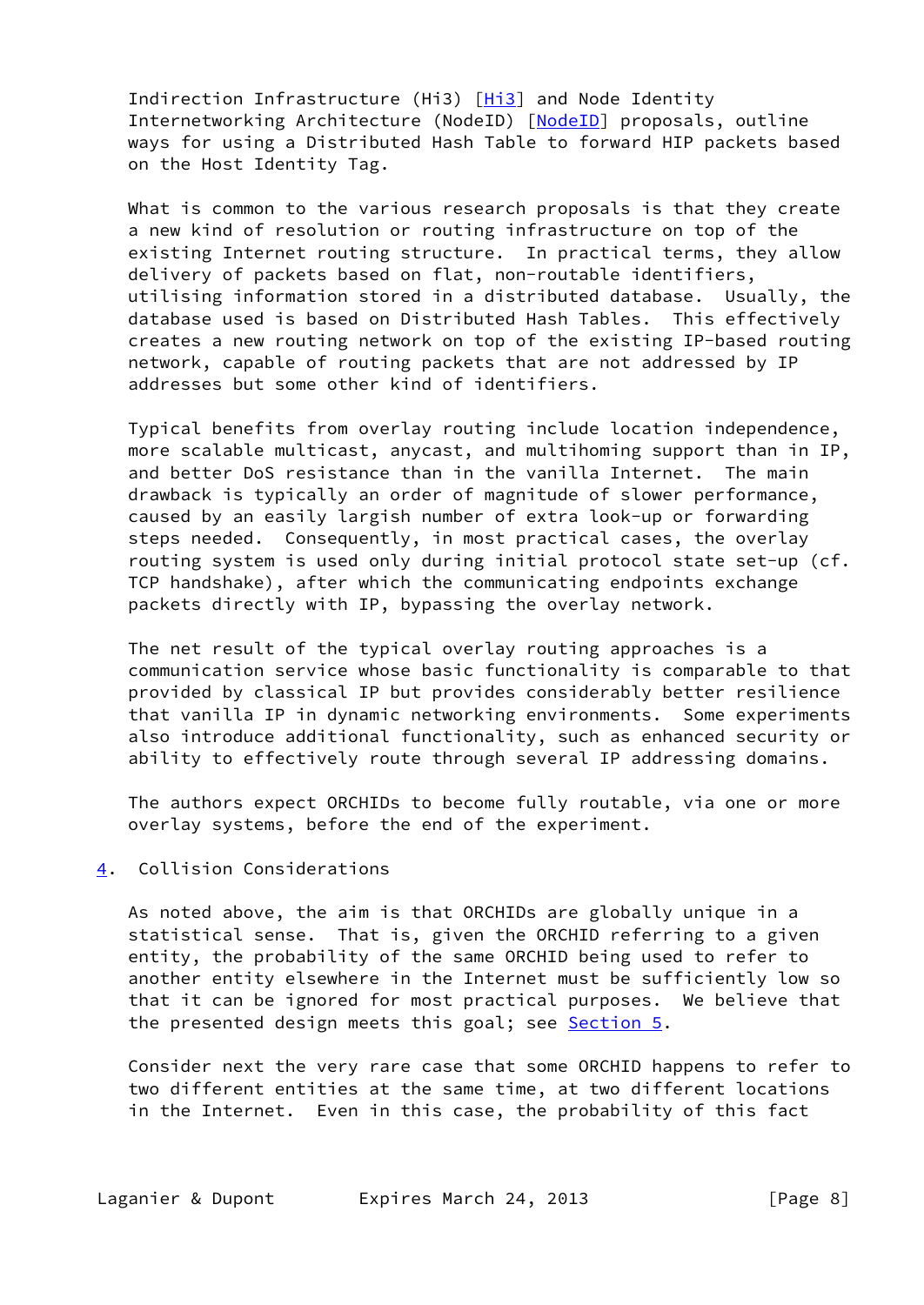becoming visible (and therefore a matter of consideration) at any single location in the Internet is negligible. For the vast majority of cases, the two simultaneous uses of the ORCHID will never cross each other. However, while rare, such collisions are still possible. This section gives reasonable guidelines on how to mitigate the consequences in the case that such a collision happens.

 As mentioned above, ORCHIDs are expected to be used at the legacy IPv6 APIs between consenting hosts. The context ID is intended to differentiate between the various experiments, or contexts, sharing the ORCHID namespace. However, the context ID is not present in the ORCHID itself, but only in front of the input bitstring as an input to the hash function. While this may lead to certain implementation related complications, we believe that the trade-off of allowing the hash result part of an ORCHID being longer more than pays off the cost.

 Because ORCHIDs are not routable at the IP layer, in order to send packets using ORCHIDs at the API level, the sending host must have additional overlay state within the stack to determine which parameters (e.g., what locators) to use in the outgoing packet. An underlying assumption here, and a matter of fact in the proposals that the authors are aware of, is that there is an overlay protocol for setting up and maintaining this additional state. It is assumed that the state-set-up protocol carries the input bitstring, and that the resulting ORCHID-related state in the stack can be associated back with the appropriate context and state-set-up protocol.

 Even though ORCHID collisions are expected to be extremely rare, two kinds of collisions may still happen. First, it is possible that two different input bitstrings within the same context may map to the same ORCHID. In this case, the state-set-up mechanism is expected to resolve the conflict, for example, by indicating to the peer that the ORCHID in question is already in use.

 A second type of collision may happen if two input bitstrings, used in different usage contexts, map to the same ORCHID. In this case, the main confusion is about which context to use. In order to prevent these types of collisions, it is RECOMMENDED that implementations that simultaneously support multiple different contexts maintain a node-wide unified database of known ORCHIDs, and indicate a conflict if any of the mechanisms attempt to register an ORCHID that is already in use. For example, if a given ORCHID is already being used as a HIT in HIP, it cannot simultaneously be used as a TMI in Mobile IP. Instead, if Mobile IP attempts to use the ORCHID, it will be notified (by the kernel) that the ORCHID in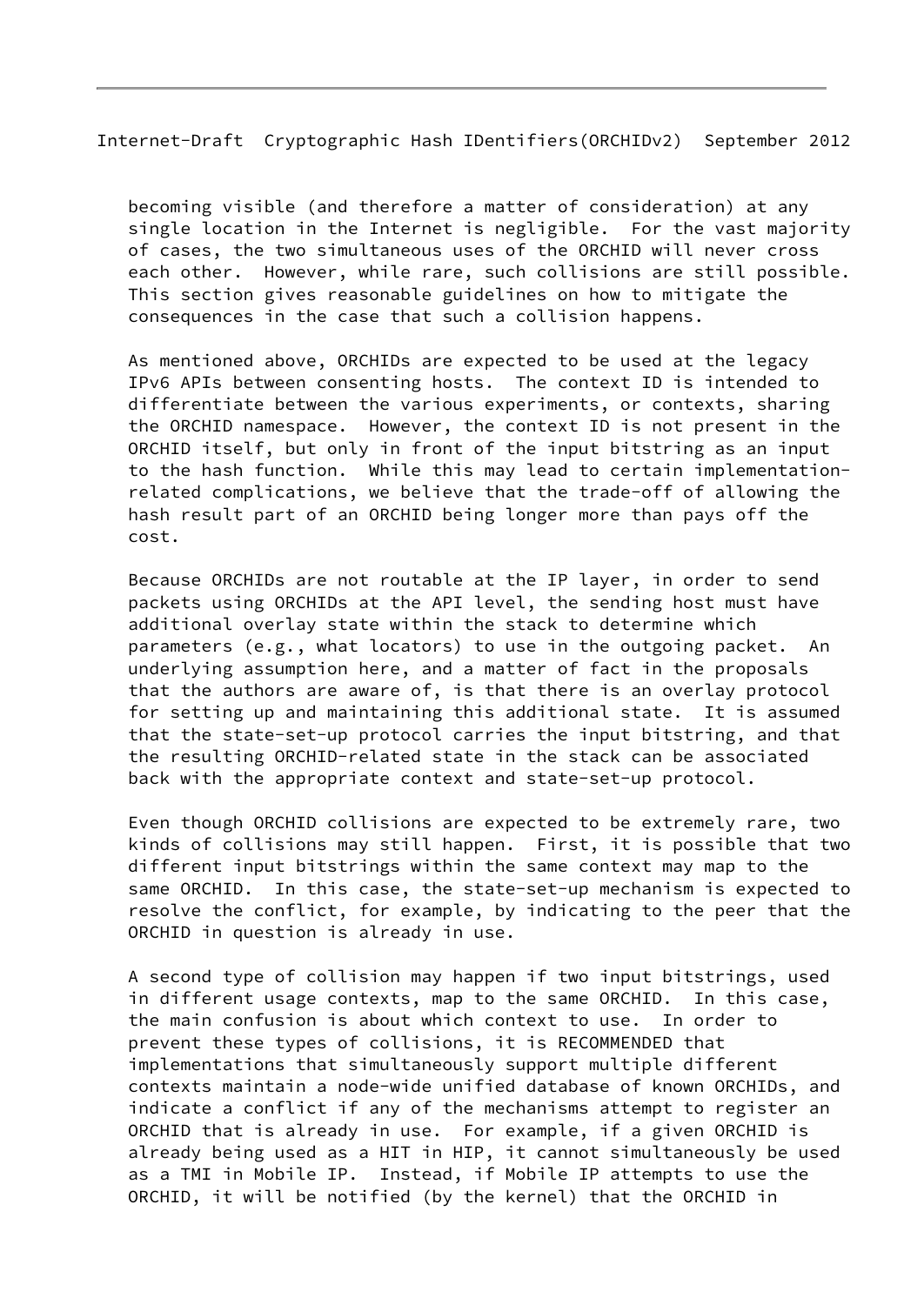#### <span id="page-10-1"></span><span id="page-10-0"></span>[5](#page-10-0). Design Choices

The design of this namespace faces two competing forces:

- o As many bits as possible should be preserved for the hash result.
- o It should be possible to share the namespace between multiple mechanisms.

 The desire to have a long hash result requires that the prefix be as short as possible, and use few (if any) bits for additional encoding. The present design takes this desire to the maximum: all the bits beyond the prefix and the ORCHID generation algorithm identifier are used as hash output. This leaves no bits in the ORCHID itself available for identifying the context, however the 4 bits used to encode the ORCHID generation algorithm identifier provides cryptographich agility with respect to the hash function in use for a given context; see **Section 6**.

 The desire to allow multiple mechanisms to share the namespace has been resolved by including the context identifier in the hash function input. While this does not allow the mechanism to be directly inferred from a ORCHID, it allows one to verify that a given input bitstring and ORCHID belong to a given context, with high- probability; but also see [Section 6.](#page-10-2)

<span id="page-10-2"></span>[6](#page-10-2). Security Considerations

 ORCHIDs are designed to be securely bound to the Context ID and the bitstring used as the input parameters during their generation. To provide this property, the ORCHID generation algorithm relies on the second-preimage resistance (a.k.a. one-way) property of the hash function used in the generation  $[REC4270]$ . To have this property and to avoid collisions, it is important that the allocated prefix is as short as possible, leaving as many bits as possible for the hash output.

 For a given Context ID, all mechanisms using ORCHIDs MUST use exactly the same mechanism for generating an ORCHID from the input bitstring.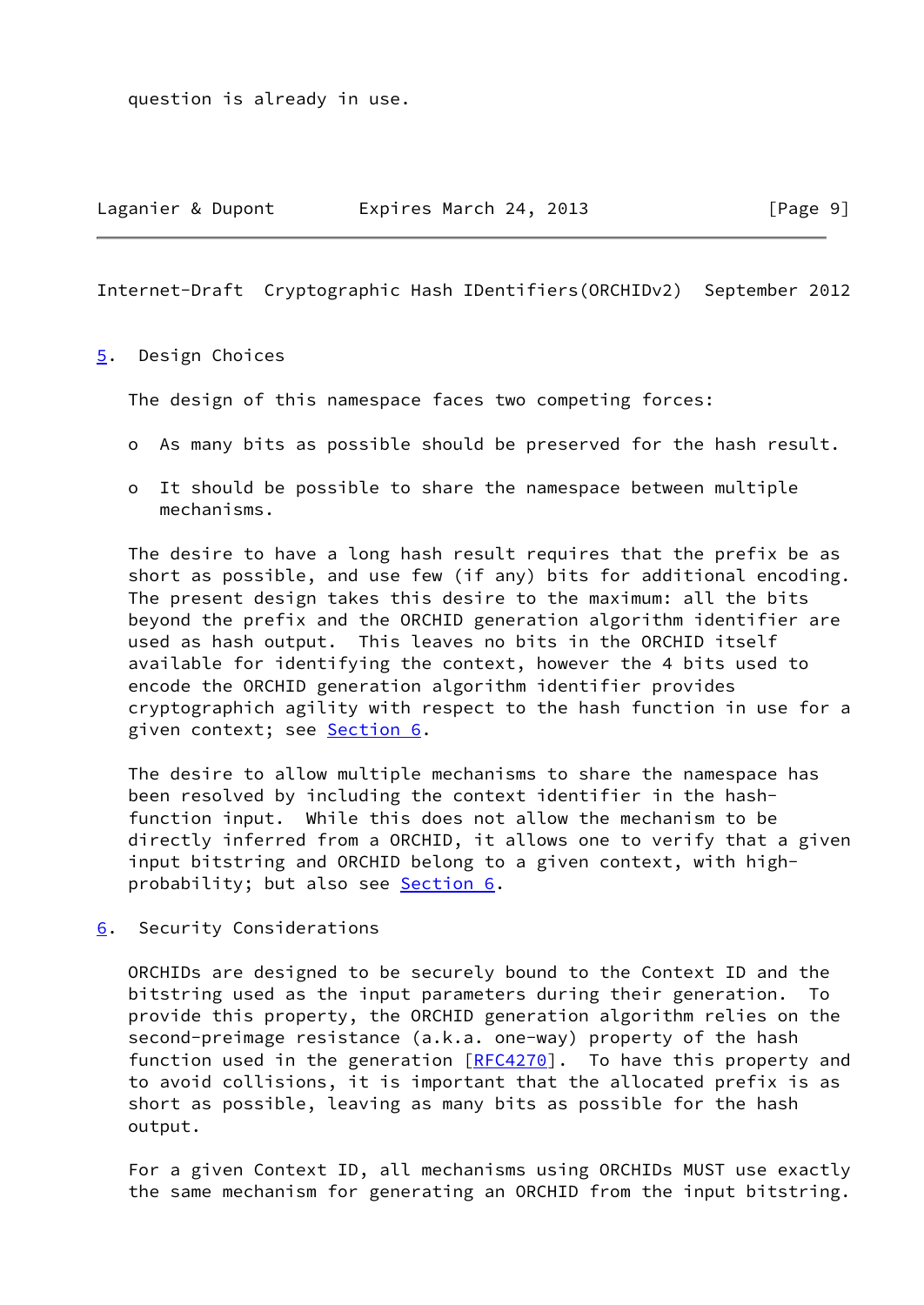Allowing different mechanisms, without explicitly encoding the mechanism in the Context ID or the ORCHID itself, would allow so called bidding-down attacks. That is, if multiple different hash functions were allowed to construct ORCHIDs valid for the same Context ID, and if one of the hash functions became insecure, that would allow attacks against even those ORCHIDs valid for the same Context ID that had been constructed using the other, still secure hash functions.

| Laganier & Dupont | Expires March 24, 2013 | [Page 10] |
|-------------------|------------------------|-----------|
|                   |                        |           |

<span id="page-11-1"></span>Internet-Draft Cryptographic Hash IDentifiers(ORCHIDv2) September 2012

 An identifier for the hash function to be used for the ORCHID generation is encoded in the ORCHID itself, while the semantic for the values taken by this identifier are defined separately for each Context ID. Therefore, the present design allows to use different hash functions to be used per given Context ID for constructing ORCHIDs from input bitstrings. If more secure hash functions are later needed, newer values for the ORCHID generation algorithm can be defined for the given Context ID.

 In order to preserve a low enough probability of collisions (see [Section 4](#page-8-0)), each method MUST utilize a mechanism that makes sure that the distinct input bitstrings are either unique or statistically unique within that context. There are several possible methods to ensure this; for example, one can include into the input bitstring a globally maintained counter value, a pseudo-random number of sufficient entropy (minimum 96 bits), or a randomly generated public cryptographic key. The Context ID makes sure that input bitstrings from different contexts never overlap. These together make sure that the probability of collisions is determined only by the probability of natural collisions in the hash space and is not increased by a possibility of colliding input bitstrings.

<span id="page-11-0"></span>[7](#page-11-0). IANA Considerations

 Because the updated ORCHIDv2 format is not backward compatible with the earlier one, IANA is requested to allocate a new 28-bit prefix out of the IANA IPv6 Special Purpose Address Block, namely 2001: 0000::/23, as per [[RFC4773](https://datatracker.ietf.org/doc/pdf/rfc4773)]. The prefix that was temporarily allocated for the experimental ORCHID is to be returned to IANA in 2014 [\[RFC4843](https://datatracker.ietf.org/doc/pdf/rfc4843)].

The Context Identifier (or Context ID) is a randomly generated value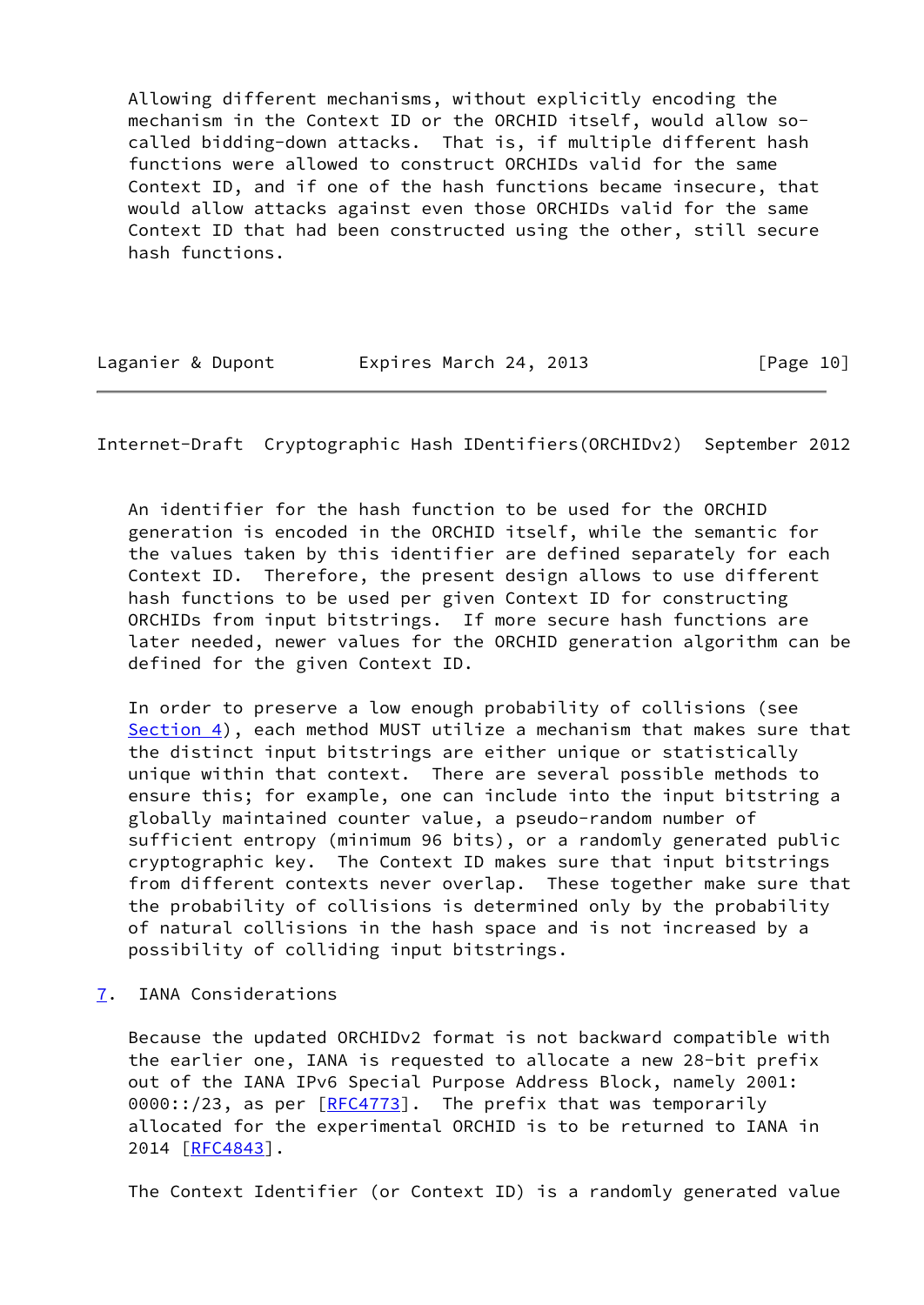defining the usage context of an ORCHID and the hash function to be used for generation of ORCHIDs in this context. This document defines no specific value. The Context ID shares the name space introduced for CGA Type Tags. Hence, defining new values follows the rules of Section [8 of \[RFC3972\]](https://datatracker.ietf.org/doc/pdf/rfc3972#section-8), i.e., First Come First Served.

<span id="page-12-0"></span>[8](#page-12-0). Contributors

 Pekka Nikander (pekka.nikander@nomadiclab.com) co-authored an earlier, experimental version of this specification [\[RFC4843](https://datatracker.ietf.org/doc/pdf/rfc4843)].

<span id="page-12-1"></span>[9](#page-12-1). Acknowledgments

 Special thanks to Geoff Huston for his sharp but constructive critique during the development of this memo. Tom Henderson helped to clarify a number of issues. This document has also been improved

| Laganier & Dupont | Expires March 24, 2013 | [Page 11] |
|-------------------|------------------------|-----------|
|-------------------|------------------------|-----------|

<span id="page-12-3"></span>Internet-Draft Cryptographic Hash IDentifiers(ORCHIDv2) September 2012

 by reviews, comments, and discussions originating from the IPv6, Internet Area, and IETF communities.

<span id="page-12-2"></span>[10.](#page-12-2) References

<span id="page-12-4"></span>[10.1](#page-12-4). Normative references

| $\lceil \mathsf{RFC2119} \rceil$ | Bradner, S., "Key words for use in RFCs<br>to Indicate Requirement Levels", BCP 14,<br>RFC 2119, March 1997. |
|----------------------------------|--------------------------------------------------------------------------------------------------------------|
| [RFC3972]                        | Aura, T., "Cryptographically Generated<br>Addresses (CGA)", RFC 3972, March 2005.                            |
| 10.2. Informative references     |                                                                                                              |

<span id="page-12-7"></span><span id="page-12-6"></span><span id="page-12-5"></span> [Hi3] Nikander, P., Arkko, J., and B. Ohlman, "Host Identity Indirection Infrastructure (Hi3)", November 2004. [I-D.ietf-hip-rfc5201-bis] Moskowitz, R., Heer, T., Jokela, P., and T. Henderson, "Host Identity Protocol Version 2 (HIPv2)",

 [draft-ietf-hip-rfc5201-bis-09](https://datatracker.ietf.org/doc/pdf/draft-ietf-hip-rfc5201-bis-09) (work in progress), July 2012.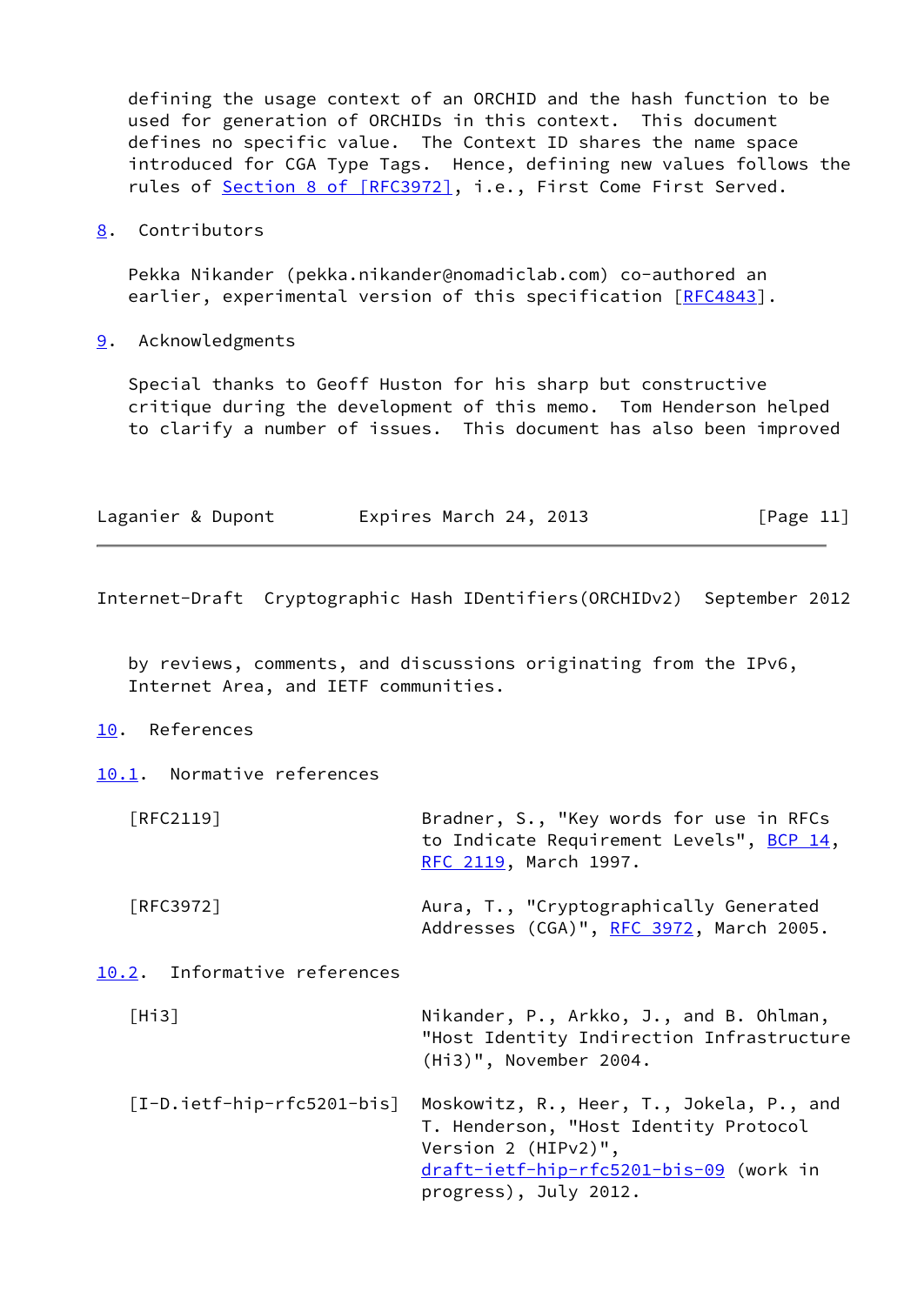<span id="page-13-3"></span><span id="page-13-2"></span>

| [NodeID]      | Ahlgren, B., Arkko, J., Eggert, L., and<br>J. Rajahalme, "A Node Identity<br>Internetworking Architecture (NodeID)",<br>April 2006.                      |
|---------------|----------------------------------------------------------------------------------------------------------------------------------------------------------|
| [PRIVACYTEXT] | Dupont, F., "A Simple Privacy Extension<br>for Mobile IPv6", Work in Progress,<br>July 2006.                                                             |
| [RFC1918]     | Rekhter, Y., Moskowitz, R., Karrenberg,<br>D., Groot, G., and E. Lear, "Address<br>Allocation for Private Internets", BCP 5,<br>RFC 1918, February 1996. |
| [RFC3174]     | Eastlake, D. and P. Jones, "US Secure<br>Hash Algorithm 1 (SHA1)", RFC 3174,<br>September 2001.                                                          |
| [RFC4270]     | Hoffman, P. and B. Schneier, "Attacks on<br>Cryptographic Hashes in Internet<br>Protocols", RFC 4270, November 2005.                                     |

<span id="page-13-1"></span>

| Laganier & Dupont | Expires March 24, 2013 | [Page 12] |
|-------------------|------------------------|-----------|
|                   |                        |           |

| $\lceil$ RFC4291] | Hinden, R. and S. Deering, "IP Version 6<br>Addressing Architecture", RFC 4291,<br>February 2006.                                                        |
|-------------------|----------------------------------------------------------------------------------------------------------------------------------------------------------|
| [RFC4773]         | Huston, G., "Administration of the IANA<br>Special Purpose IPv6 Address Block",<br>RFC 4773, December 2006.                                              |
| $\lceil$ RFC4843] | Nikander, P., Laganier, J., and F.<br>Dupont, "An IPv6 Prefix for Overlay<br>Routable Cryptographic Hash Identifiers<br>(ORCHID)", RFC 4843, April 2007. |

<span id="page-13-0"></span>[Appendix A.](#page-13-0) Changes from [RFC 4843](https://datatracker.ietf.org/doc/pdf/rfc4843)

o Updated HIP references to revised HIP specifications.

o The Overlay Routable Cryptographic Hash Identifiers originally